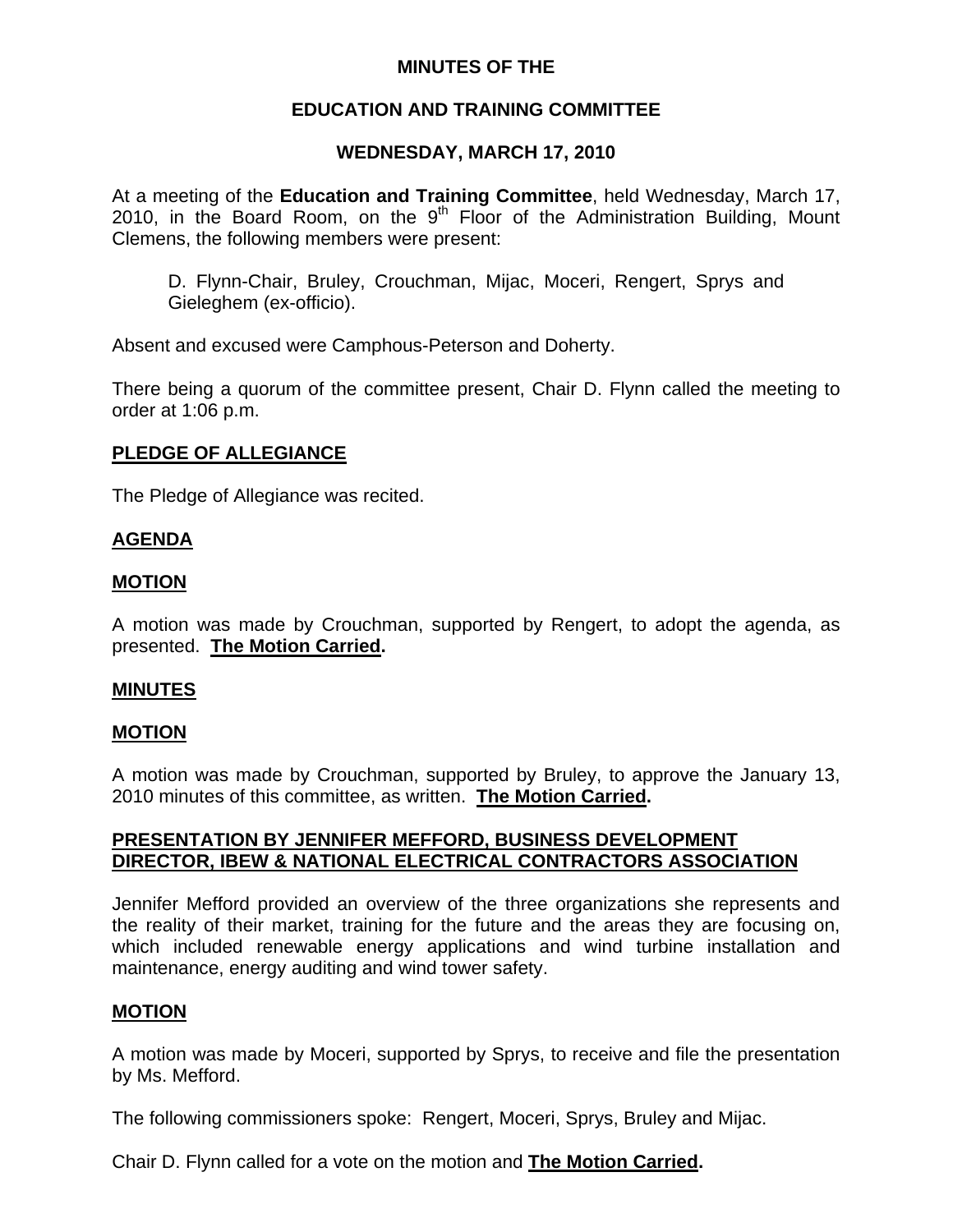## **MICHIGAN WORKS EXECUTIVE DIRECTOR'S REPORT/JOHN BIERBUSSE**

John Bierbusse summarized his report.

The following commissioners spoke: Sprys, D. Flynn and Bruley.

#### **MOTION**

A motion was made by Moceri, supported by Sprys, to receive and file the report provided by Mr. Bierbusse. **The Motion Carried.** 

### **REPORT ON MACOMB COUNTY REFERENCE & RESEARCH CENTER/ SANDY CASAMER**

Sandy Casamer reported that they are now open from Monday-Friday, 9 a.m.–5 p.m., but said that will change once Wayne State University has more classes. She spoke about the services, periodicals and books that are currently available to the public and also spoke about the closing of the Troy Public Library and how that will affect them.

The following commissioners spoke: Moceri, Sprys and Bruley.

#### **MOTION**

A motion was made by Rengert, supported by Sprys, to receive and file the report from Sandra Casamer, Liaison to the Board of Commissioners/Manager. **The Motion Carried.** 

#### **MSU EXTENSION DIRECTOR'S REPORT/KRISTEN GRIFKA**

Chair D. Flynn noted that Commissioner Doherty is at a conference sponsored by MSU in Lansing regarding county budgets.

Kristen Grifka overviewed her written report and also spoke about their Financial Literacy Program.

#### **MOTION**

A motion was made by Sprys, supported by Crouchman, to receive and file the report provided by Ms. Grifka.

The following commissioner spoke: Sprys.

Chair D. Flynn called for a vote on the motion and **The Motion Carried.**